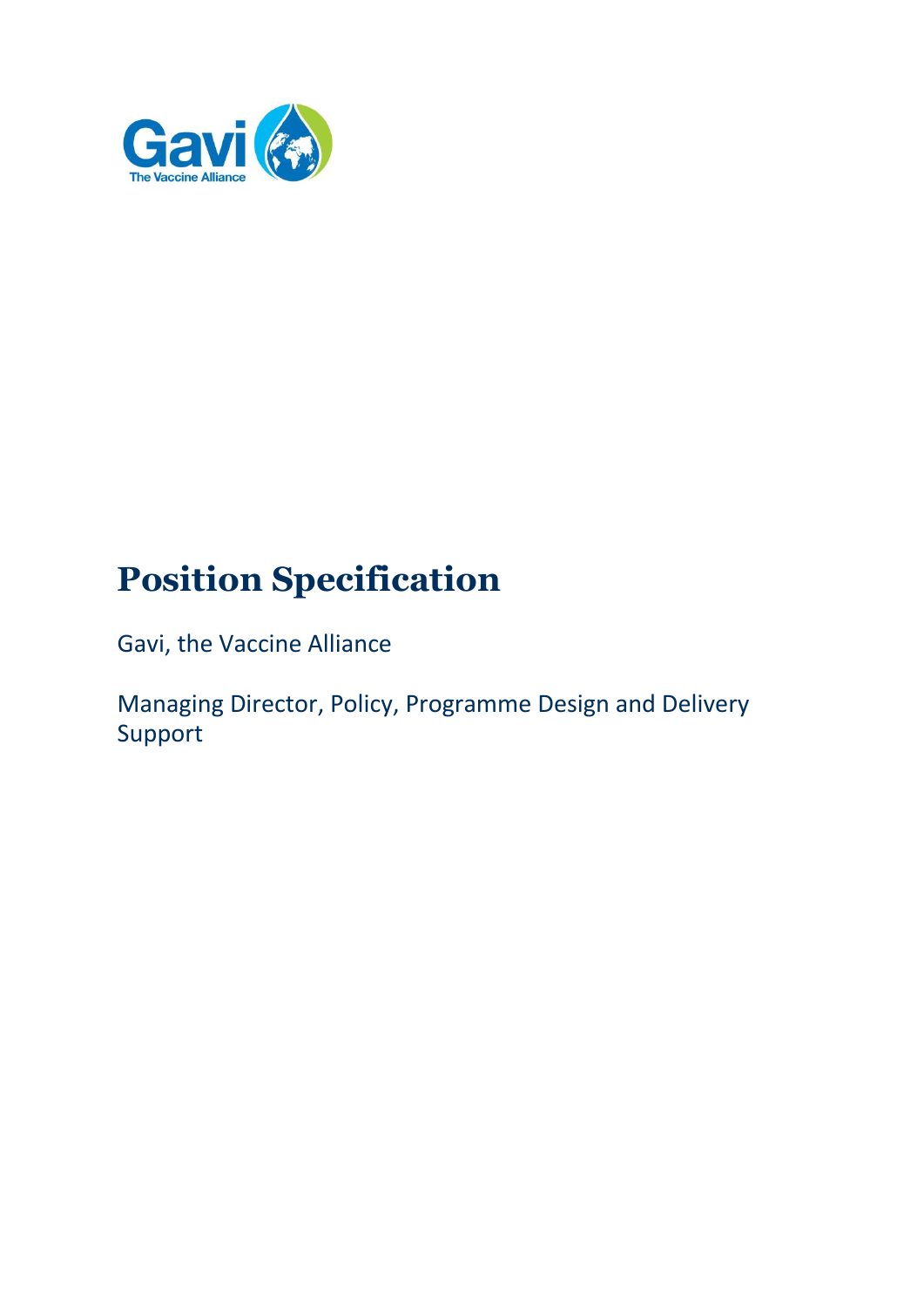## **Position Specification**

## **Gavi, the Vaccine Alliance**

Gavi, the Vaccine Alliance is a public-private partnership that helps vaccinate half the world's children against some of the world's deadliest diseases. Since its inception in 2000, Gavi has helped to immunise a whole generation – over 888 million children – and prevented more than 15 million future deaths, helping to halve child mortality in 73 lower-income countries. Gavi also plays a key role in improving global health security by supporting health systems as well as funding global stockpiles for Ebola, cholera, meningococcal and yellow fever vaccines. After two decades of progress, Gavi is now focused on protecting the next generation, above all the zero-dose children who have not received even a single vaccine shot. The Vaccine Alliance employs innovative finance and the latest technology – from drones to biometrics – to save millions more lives, prevent outbreaks before they can spread and help countries on the road to self-sufficiency. Learn more at [www.gavi.org](https://www.gavi.org/homepage) and connect with us on [Facebook,](https://www.facebook.com/GAVI/) [Twitter](https://twitter.com/gavi) and [LinkedIn.](https://www.linkedin.com/company/gavi/)

Gavi is a co-convener of COVAX, the vaccines pillar of the Access to COVID-19 Tools (ACT) Accelerator, together with the Coalition for Epidemic Preparedness Innovations (CEPI), the World Health Organization (WHO) and UNICEF. In its role, Gavi is focused on procurement and delivery for COVAX: coordinating the design, implementation, and administration of the COVAX Facility and the Gavi COVAX AMC and working with its Alliance partners UNICEF and WHO, along with governments, on country readiness and delivery. Gavi has secured more than US\$ 13 billion in funding for COVAX, which has now shipped more than 1.5 billion COVID-19 vaccine doses to 145 economies.

The Vaccine Alliance brings together developing country and donor governments, WHO, UNICEF, the World Bank, the vaccine industry, technical agencies, civil society, the Bill & Melinda Gates Foundation and other private sector partners. View the full list of donor governments and other leading organisations that fund Gavi's work [here.](https://www.gavi.org/investing-gavi/funding/donor-profiles)

With the severe economic effects of the COVID-19 pandemic, restoring routine immunisation and ensuring that programmes are sustainable in the long term is essential. Gavi is seeking to appoint a Managing Director, Policy, Programme Design and Delivery Support, who will be a key member of the Senior Management Team and a critical source of strategic expertise on the Alliance's programmes.

## **The Gavi governance structure**

Originally hosted by UNICEF at its launch in 2000, Gavi became a Swiss foundation in 2009 and has been granted international institution status in Switzerland with special privileges and immunities. The Gavi Board, comprising 28 members from governments, partner organisations, civil society organisations and the private sector, is chaired by José Manuel Barroso, former President of the European Commission.

## **The Gavi Secretariat**

The Gavi Secretariat is a knowledge-based global strategic health/development partnership comprised of approximately 350 staff as well as 150 additional staff assigned to the Office of the COVAX Facility. The Secretariat is responsible for managing the operations of the Gavi business, including strategy and policy development; advocacy and resource mobilisation; programme delivery, incorporating

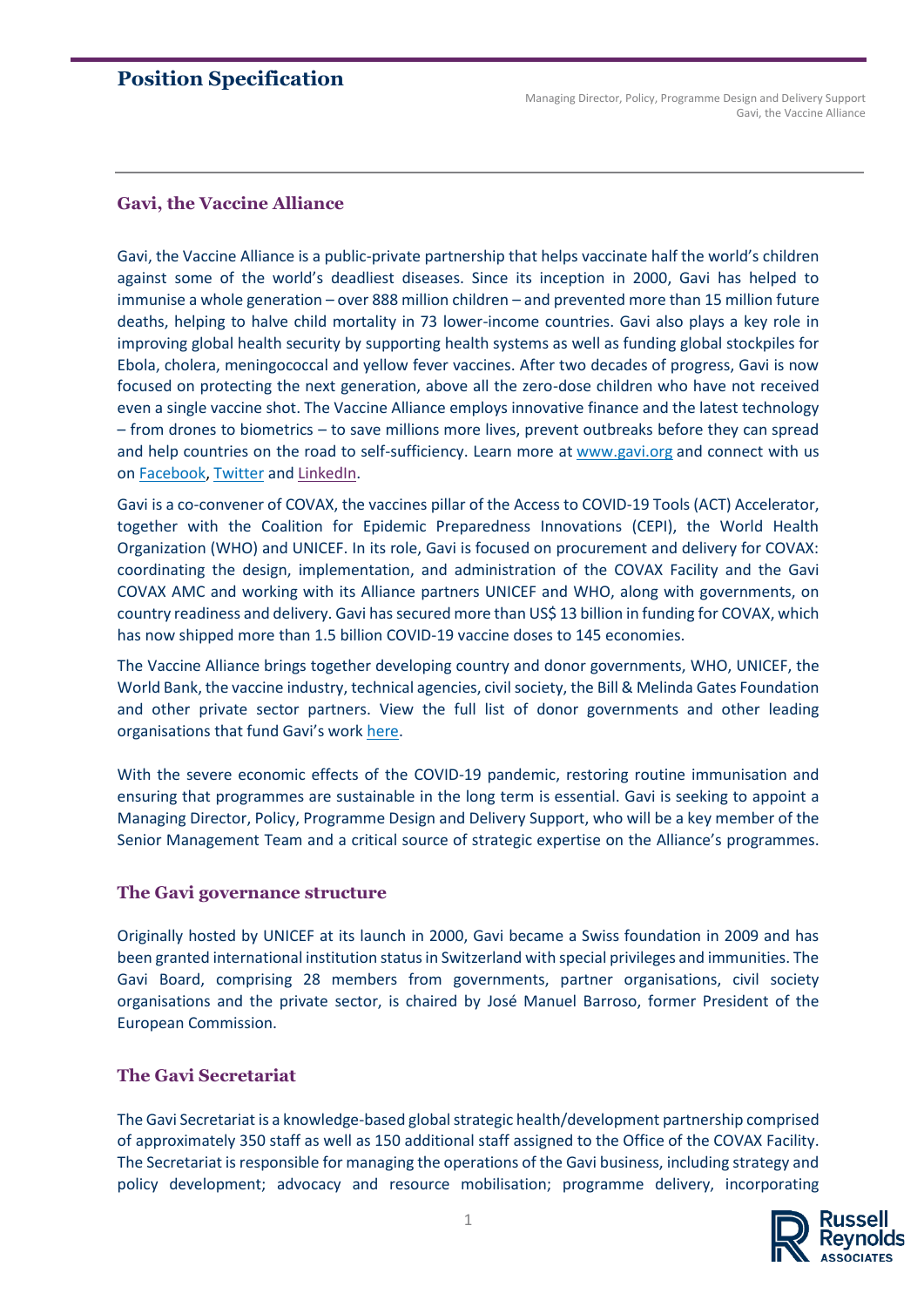programme monitoring and evaluation; approving and disbursing funds; collaboration and coordination with other global health agencies; legal and financial management; and support and administration of the Gavi Board and Committees. Offices are located in Geneva and Washington DC. The Secretariat is led by CEO, Dr Seth Berkley, and Deputy CEO, Anuradha Gupta, a COO, and seven Managing Directors, comprising the Senior Management Team.

## **Composition of the Gavi Senior Management Team:**

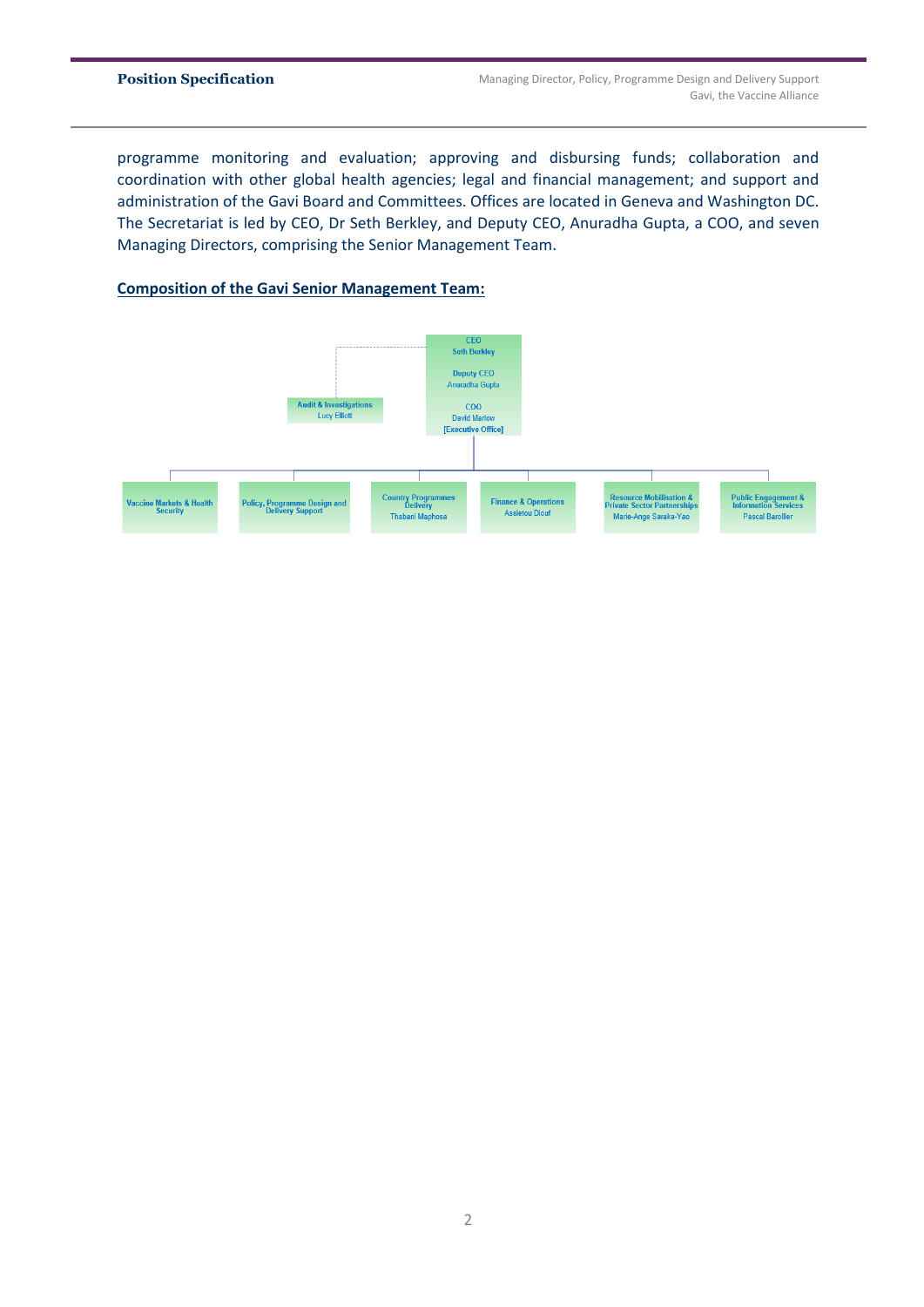## **The role**

Gavi is looking for an experienced, passionate, and driven Managing Director to lead the Policy, Programme Design and Delivery Support department. The Managing Director reports into the Executive Office and provides leadership, strategic direction and overall management of Gavi's Policy, Programme Design and Delivery Support department, focused on designing community-based, proequity, sustainability-focused policies and programmes to support implementing countries. The department is responsible for ensuring that the design of Gavi's support meets the varied needs of implementing countries and is fit for purpose to achieve Gavi's strategic goals and deliver measurable results.

Gavi support consists of vaccines, health systems strengthening support, and technical assistance across a portfolio of eligible countries (currently there are 57). In addition, Gavi provides catalytic, time-limited support to specific middle-income countries and countries that have transitioned out of Gavi support and/or have struggled to introduce new vaccines, leading to health inequities. The Policy, Programme Design and Delivery Support department is responsible for ensuring that Gavi's policies and programme design are grounded in a thorough understanding of the political economy and health care systems in lower-income countries. This should include an appreciation of communities, gender, demand and equity barriers, and an understanding of the role of governance. Gavi's policy and programme design should be sufficiently agile and differentiated in responding to the highly heterogeneous country contexts the Alliance serves, and also to sub-national disparities within countries. The department is also responsible for measurement of results, synthesis and sharing of learnings, as well as independent evaluations of the relevance and effectiveness of Gavi's policies and programmes.

The Policy, Programme Design and Delivery Support department is made up of over 50 people across five key teams:

- − *Vaccine Programmes:* responsible for the design and operationalisation of existing and new vaccine programmes as well as strategies to close the immunity gaps to reduce disease, deaths, outbreaks and medical impoverishment. The team works closely with the market shaping team on optimising products, health systems team on equitable vaccine uptake strategies, policy team on incentives and financing and provides support to the country delivery team in efficiently planning, rolling out and scaling up vaccine programmes as well as prioritising the highest risk populations.
- − *Health Systems & Immunisation Strengthening (HSIS)*: responsible for the design and operationalisation of Gavi's HSIS support to bolster country capacities to address systemic gaps, increase the effectiveness and efficiency of their health systems, institute performance-based financing and encourage community based and pro-equity approaches to reach zero-dose children and missed communities;
- − *Immunisation Financing & Sustainability (IF&S):* responsible for the design and operationalisation of Gavi's approach to sustainable financing including co-financing of vaccines, criteria for determining eligibility for, and transition out of, Gavi support with a key focus on country ownership and sustainability;
- − *Monitoring, Evaluation & Learning (MEL):* responsible for ensuring there is a holistic and coherent measurement framework and learning system in place so that data is available to inform decisions; there is continuous improvement of policies and programme design informed by learnings;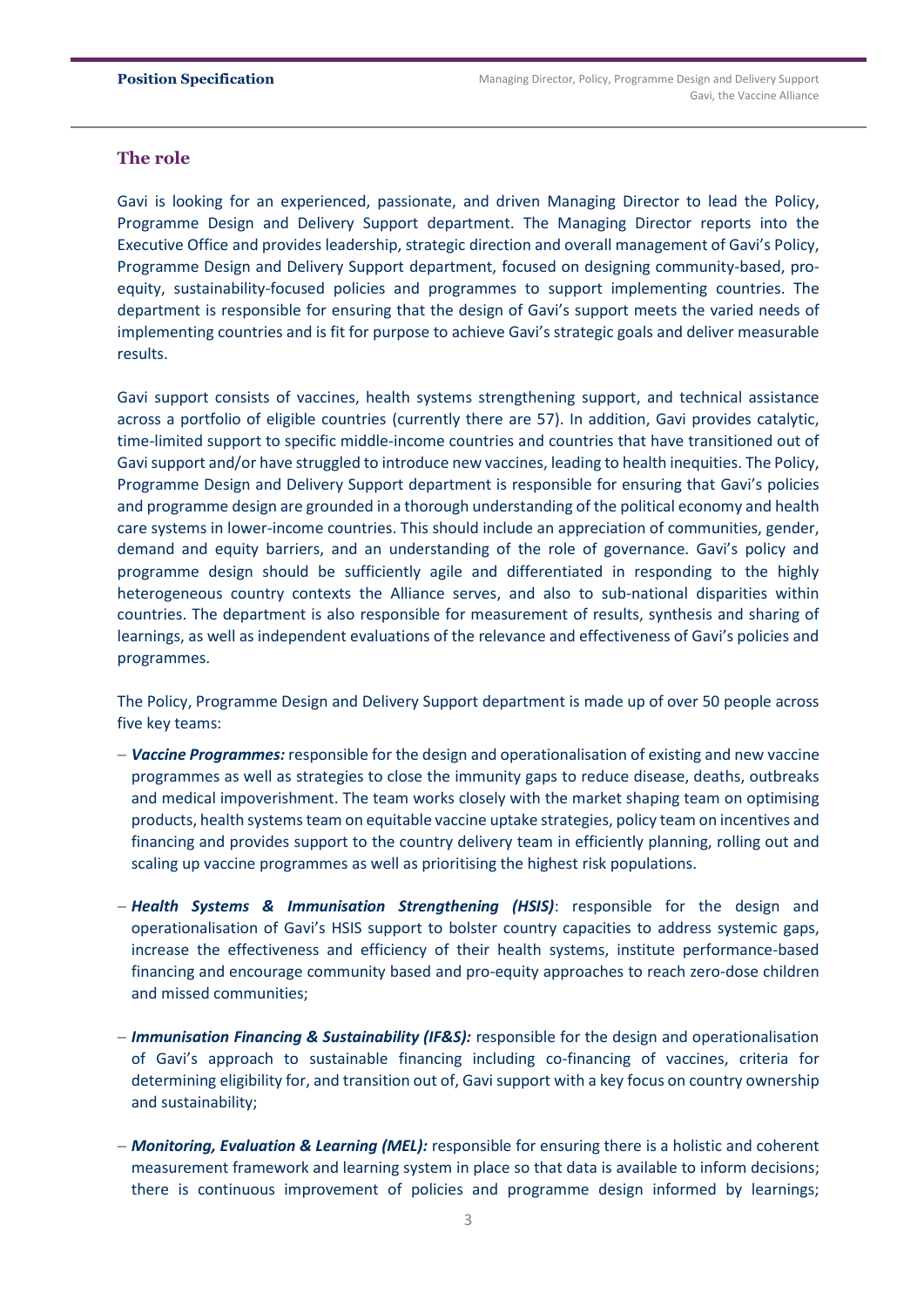independent evaluations are systematically undertaken to assess the effectiveness of Gavi's policies and programmatic support; and results are rigorously quantified and reported.

− *Policy:* responsible for the design of evidence-based policies which are dynamic and sufficiently flexible to respond to countries' heterogeneous needs and take into account the role of community, gender, demand and equity barriers.

## **Main duties and responsibilities**

- **Provide leadership, strategic direction and overall management to the Policy, Programme Design** and Delivery Support department, and to ensure the successful delivery of the department's objectives;
- **Embrace and drive change in the design of Gavi's policies and programmes, including the adoption** of data and evidence in decision-making, with a clear focus on community, gender, demand and equity barriers;
- Drive policies and programme design that allow for differentiated, tailored, targeted strategies to suit variegated national and subnational contexts with agility and flexibility;
- **Encourage innovation throughout the department, bringing in enhancements and best practices** from both public and private sectors and the broader global health ecosystem;
- Manage strategic risks in accordance with Gavi's risk appetite statement;
- **Ensure the collaboration of the Policy, Programme Design and Delivery Support department with** other Gavi departments in order to achieve the organisation's goals;
- Manage relationships and carry out effective dialogue and collaboration with governments, civil society and private sector partners in countries, as well as with Alliance partners (including UNICEF, WHO, World Bank and other key stakeholders of the Alliance) and other global financing institutions such as the Global Fund and Global Financing Facility (GFF);
- **Share overall management and decision-making as one of seven Managing Directors who, together** with the CEO, Deputy CEO and COO, comprise the Gavi Senior Management Team (SMT), to ensure the successful operation of the Gavi Secretariat, and its role in supporting the broader Alliance in its delivery of Gavi's strategic plan;
- **Ensure that Gavi remains a key player in the global health landscape by contributing both** strategically and operationally, across the organisation;
- **Manage and develop an engaged and motivated workforce across the department's five teams,** creating a strategic vision and the right culture and environment to inspire others to succeed by drawing the best out of staff and empowering them.

## **Location**

The position will be based in Geneva, Switzerland.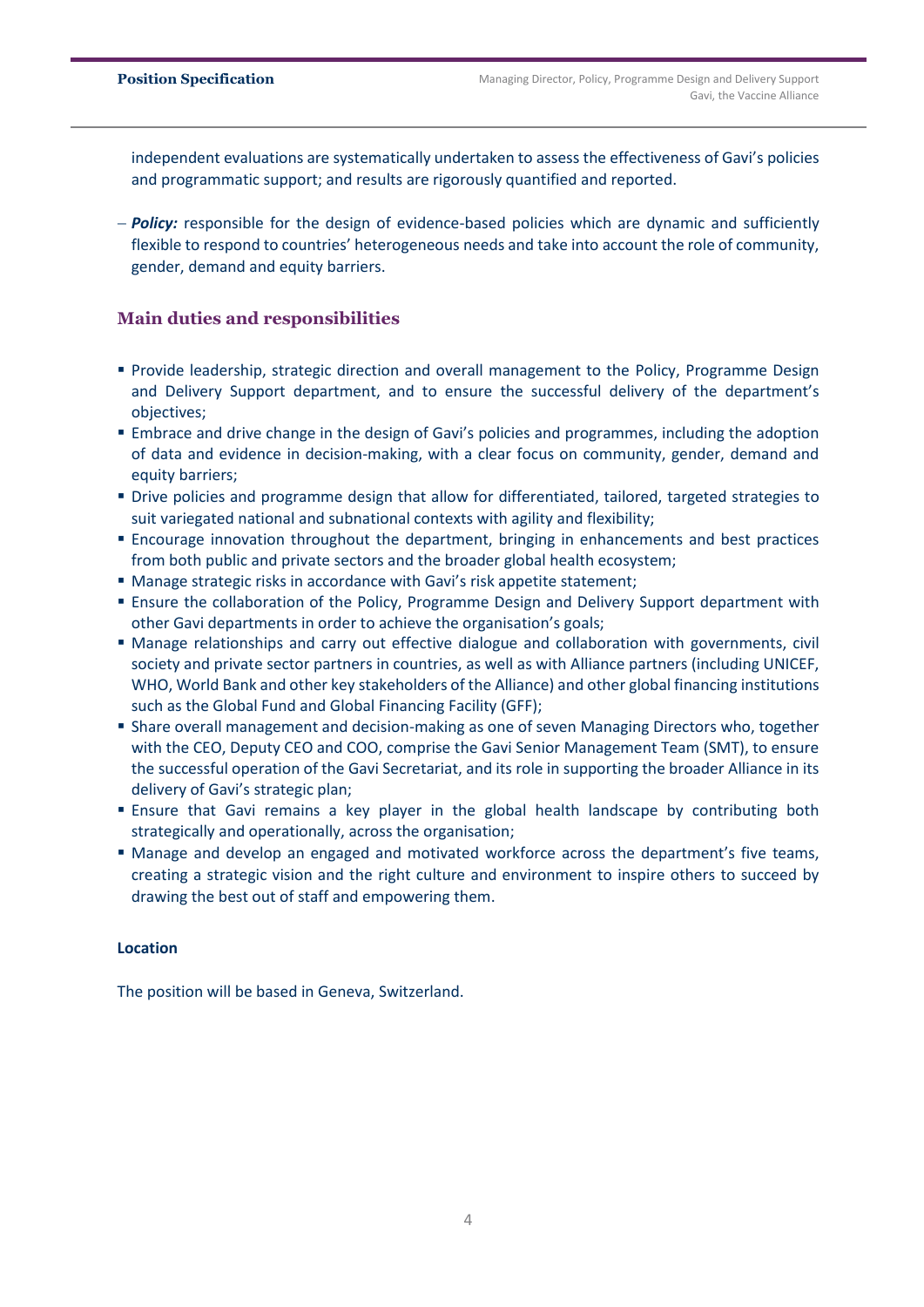## **Candidate profile**

The Managing Director, Policy, Programme Design and Delivery Support will be someone of unimpeachable personal integrity.

#### **Key experience, knowledge, and technical skills**

The ideal candidate will possess the following:

- **E** Substantial experience leading policy formulation and programme design, including community based, pro-equity approaches at country as well as subnational level;
- **Experience of designing, initiating, and managing large scale-health programmes in one or more** Gavi implementing countries;
- Established leadership experience in public health arena, and a thorough understanding of health care systems in low- and middle-income countries (LMICs), including role of communities, gender, demand and equity barriers;
- **Experience of introducing new vaccines and managing/bolstering/overseeing immunisation** programmes as part of broader primary health care delivery;
- **Understanding of the dynamics of domestic financing and budgets for immunisation and health;**
- Sophisticated understanding of grant making and management, including leadership of efficient, results-based financing and incentives, including performance rewards and conditional cash transfers;
- Substantial country-level experience, including multi-stakeholder engagement and collaboration with WHO, UNICEF, World Bank and other bilateral/ multilateral partners is essential;
- A successful track record of negotiation and influencing within complex and challenging environments;
- **Excellent team leadership credentials, developing high-performing, cross-cultural teams, and** creating a compelling vision and culture across the organisation;
- Sophisticated understanding of operating within a complex, multi-stakeholder governance environment;
- **E** Successful leadership experience in an international organisation is an added asset.

#### **Academic qualifications**

- Advanced university degree in Public Health, Social Sciences or equivalent;
- Additional qualifications in Business Administration, Management or Law desirable;
- Specialisation in Programme Management and Health Information Systems an advantage.

#### **Languages**

- Gavi operates in an English language environment, consequently fluency in spoken and written English is essential;
- A second language is desirable, preferably French.

#### **Compensation & benefits**

- Competitive compensation and benefits will be offered.
- For an introduction to Gavi's benefits package, please refer here: [Benefits \(gavi.org\)](https://www.gavi.org/our-alliance/work-us/benefits)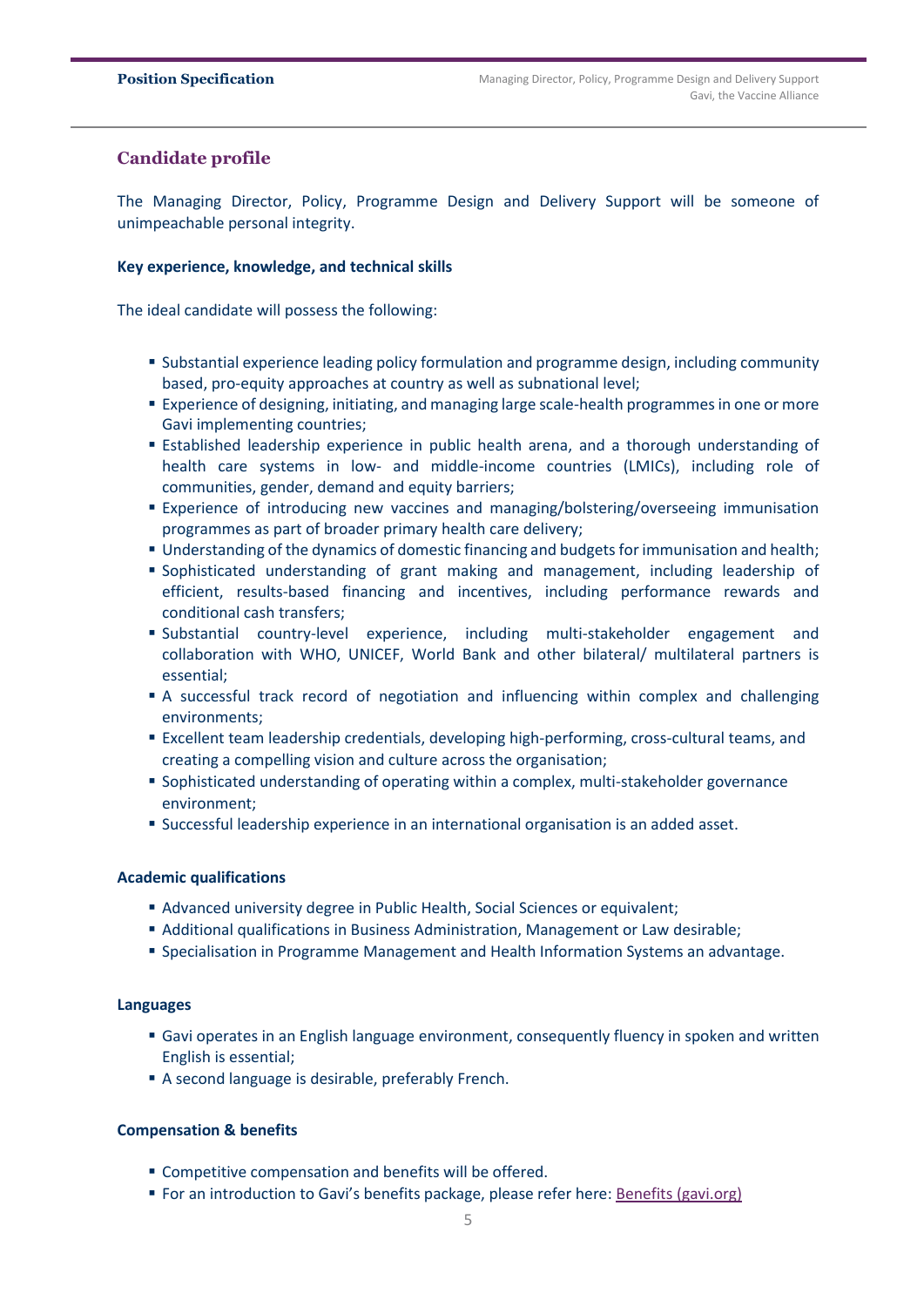## **Competencies**

#### **Setting strategy**

- The ability to formulate and present strategy and policy at a high level, and provide collaborative leadership in the development of global policies, directions, new approaches and methodologies in the assigned areas for Gavi, and within a changing environment;
- **The ability to formulate appropriate, evidence driven, ambitious strategies for change, in service** of Gavi's mission;
- The inclination to seek and analyse data from a variety of sources to support decisions, monitor corporate performance, and to align others with the organisation's overall strategy;
- **The capacity to use data and information to diagnose and resolve multiple, concurrent** problems; a conceptual and strategic analytical capacity, with the ability to provide high quality programmatic advice and identify alternatives or options in planning and decision-making.

## **Executing for results**

- **The ability to set clear corporate goals, priorities and their measurement while committing** teams to improved performance; tenacious and accountable in driving results;
- **The ability to successfully drive and anchor change in a complex, evolving organisation by** demonstrating agility and stimulating creativity and innovation;
- **EX Comfortable with ambiguity and uncertainty; demonstrates the ability to adapt nimbly and lead** others through complex situations;
- **.** Highly driven and focused on organisational and individual performance and managing for results; demonstrates strong operational skills and superior judgment in evaluating opportunities and risks;
- **The ability to act in a transparent and consistent manner, while serving the best interests of the** organisation;
- **The ability to persevere in the face of challenges, and exhibit a steadfast resolve and relentless** commitment to higher standards, which commands respect from followers.

## **Leading teams**

- Outstanding organisational and leadership abilities; strategic, results-oriented, with a strong commitment to Gavi's cause;
- Proven ability to identify, motivate, develop and retain a highly professional multicultural staff by fostering a culture of feedback and development; collaborative leadership style;
- **.** Leads others to formulate solutions to complex problems, promotes agility, and empowers teams to respond nimbly in a fast-changing world;
- **Creates a sense of purpose/meaning for the team that generates followership beyond their own** personality and engages others to the greater purpose for the organisation as a whole;
- A leader who is self-reflective and aware of their own limitations; leads by example and drives the organisation's performance with an attitude of continuous improvement by being open to feedback and self-improvement.